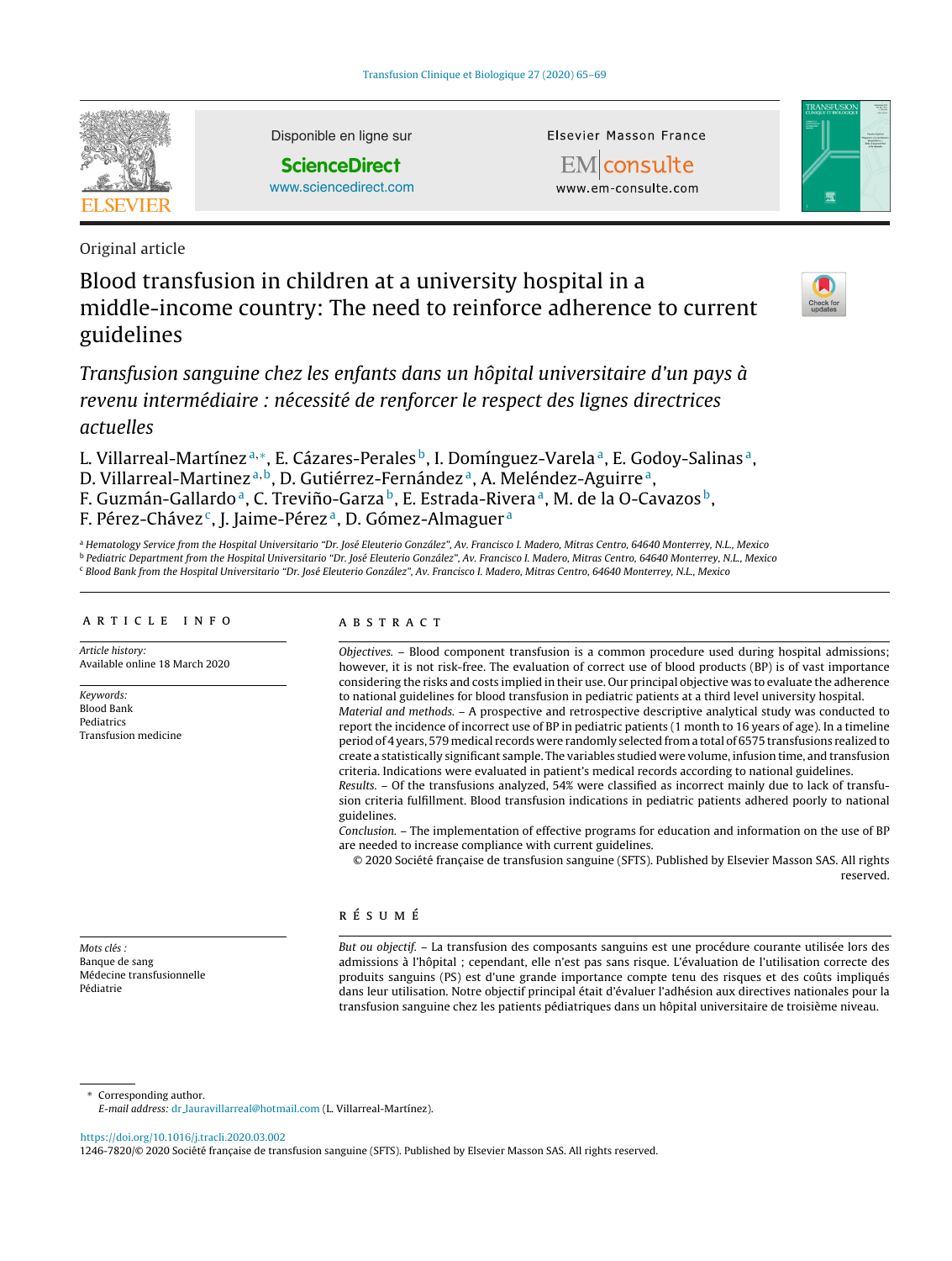Matériels et méthodes. – Une étude analytique descriptive prospective et rétrospective a été menée pour signaler l'incidence d'une mauvaise utilisation des PS chez les patients pédiatriques (âgés de 1 mois à 16 ans). Sur une période de 4 ans, 579 dossiers médicaux ont été sélectionnés au hasard sur un total de 6575 transfusions réalisées pour créer un échantillon statistiquement significatif. Les variables étudiées étaient le volume, le temps de perfusion et les critères de transfusion. Les indications ont été évaluées dans les dossiers médicaux des patients conformément aux directives nationales.

Résultats. – Parmi les transfusions analysées, 54 % ont été classées comme incorrectes principalement en raison du manque de respect des critères de transfusion. Les indications de transfusion sanguine chez les patients pédiatriques respectaient mal les directives nationales.

Conclusion. – La mise en œuvre de programmes efficaces d'éducation et d'information sur l'utilisation des PS est nécessaire pour accroître le respect des directives actuelles.

© 2020 Société française de transfusion sanguine (SFTS). Publié par Elsevier Masson SAS. Tous droits réservés.

## **1. Introduction**

Blood transfusion is one of the most common procedures performed in medical practice during in-hospital attention [\[1,2\].](#page-3-0) It is widely used in many pediatric medical conditions such as anemia, thrombocytopenia, coagulation disorders, or hemorrhage due to trauma or surgery. The selection of the correct procedure is important to diminish complications and adverse effects. Despite improvement on safety measures, risks associated to blood transfusion remain  $[3,4]$ ; thus transfusions should be given only when benefits are greater than the potentially associated side effects [\[5–7\].](#page-3-0) This principle has helped to standardize blood transfusion indications and decide who is a candidate for such procedure and who is not. The next step of this process is to translate the information into a widely adopted and consistent practice through the development of clinical practice guidelines [\[5\].](#page-3-0)

Research has been conducted throughout decades to establish guidelines for blood transfusion  $[8-10]$ , and the proper collection, evaluation of the donor, preservation and application of the BP [\[11–15\].](#page-4-0)

Protocol and guidelines have been established for the safe and correct use of BP. It is important that personnel that operate BP understand and verify the adherence to their normative around the world  $[16–18]$ , in order to implement actions that permit optimal clinical improvement and reduce the number of adverse effects related to blood transfusion. In our country the "Guideline for the clinical use of blood from the Secretary of Health" [\[19\]](#page-4-0) indicates the specifications for BP transfusions, in both adult and pediatric patients. This guideline follows the requirements and recommendations from international institutions such as the World Health Organization (WHO) and the AABB. However, there is a lack of specifications in numerous clinical scenarios regarding the neonatal and pediatric population.

The present study was carried out in a University Hospital in northeast Mexico, focusing on prescribing practices of pediatrics residents, as they are who mainly prescribe the use of blood components. Adherence to national guidelines in daily practice reflects their level of knowledge and comprehension, and analysis of current practices allows to determine specific education needs based on the results.

The main objective of the present report was to evaluate the use of blood products in pediatric patients and to determine if transfusion of BP was accurately indicated. Other objectives were to determine which clinical departments have the highest levels of non-adherence to guidelines for the clinical use of blood, and which are the blood products with the highest rate of non-compliance with guidelines.

## **2. Material and methods**

## 2.1. General strategy

This is a bidirectional, descriptive and analytic study to document the prevalence of correct and incorrect use of blood components in pediatric patients. The study was approved by the Institution's Ethics and Research Committee.

Blood bank's transfusion records from the University Hospital Dr. José E. González were analyzed and correlated with the patient's medical file in order to evaluate indications in patients from 30 days old to 16 years during a period of 4 years. From a total of 6575 transfusions a statistically significant sample for a finite population with a 95% confidence interval was estimated in 579 transfusion episodes. A total of 172 medical files (recipients) were studied for correlation.

Indications, including product type, volume and infusion time, and justifications were evaluated directly in the patient's medical records as correct or incorrect according to their adherence to National Guidelines. Information was organized according to the clinical departments responsible for the transfusions.

The statistical analysis was performed using the SPSS software version 21.0; frequency and percentages were calculated; variables were evaluated with the Kolmogorov-Smirnov test and for qualitative variables chi-square was used.

Patients with lack of relevant perinatal background, congenital pathologies and records with insufficient data were excluded.

## **3. Results**

Physicians analyzed a total of 579 transfusions and correlated with 179 medical files (recipients) from each pediatric ward. We found that 311 (53.7%) of the transfusions were classified as incorrectly indicated. Numbers of different blood products were 252 (43.5%) for erythrocyte, 226 (39.0%) for platelet and 8 (1.4%) for leuko-reduced platelet concentrate, 85 (14.7%) for fresh frozen plasma and 8 (1.4%) for cryoprecipitate ([Fig.](#page-2-0) 1). Blood products incorrectly indicated included 153 (60.7%) of erythrocyte concentrates; 91 (38.9%) of platelet concentrates; 64 (75.3%) of fresh frozen plasma and 6 (75%) of cryoprecipitates [\(Fig.](#page-2-0) 2). Indication errors were classified as incorrect volume, inappropriate transfusion rate, lack of transfusion criteria or more than one error ([Table](#page-2-0) 1).

From all the transfusions 201 (34.7%) were performed in Infant and Preschooler guards 187 (32.3%) in the Pediatric Intensive Care Unit, 165 (28.5%) in the emergency department, 15 (2.6%) in the operating room, 9 (1.5%) in surgery recovery rooms, and 2 (0.34%) in other departments, including Orthopedic and Plastic Surgery services.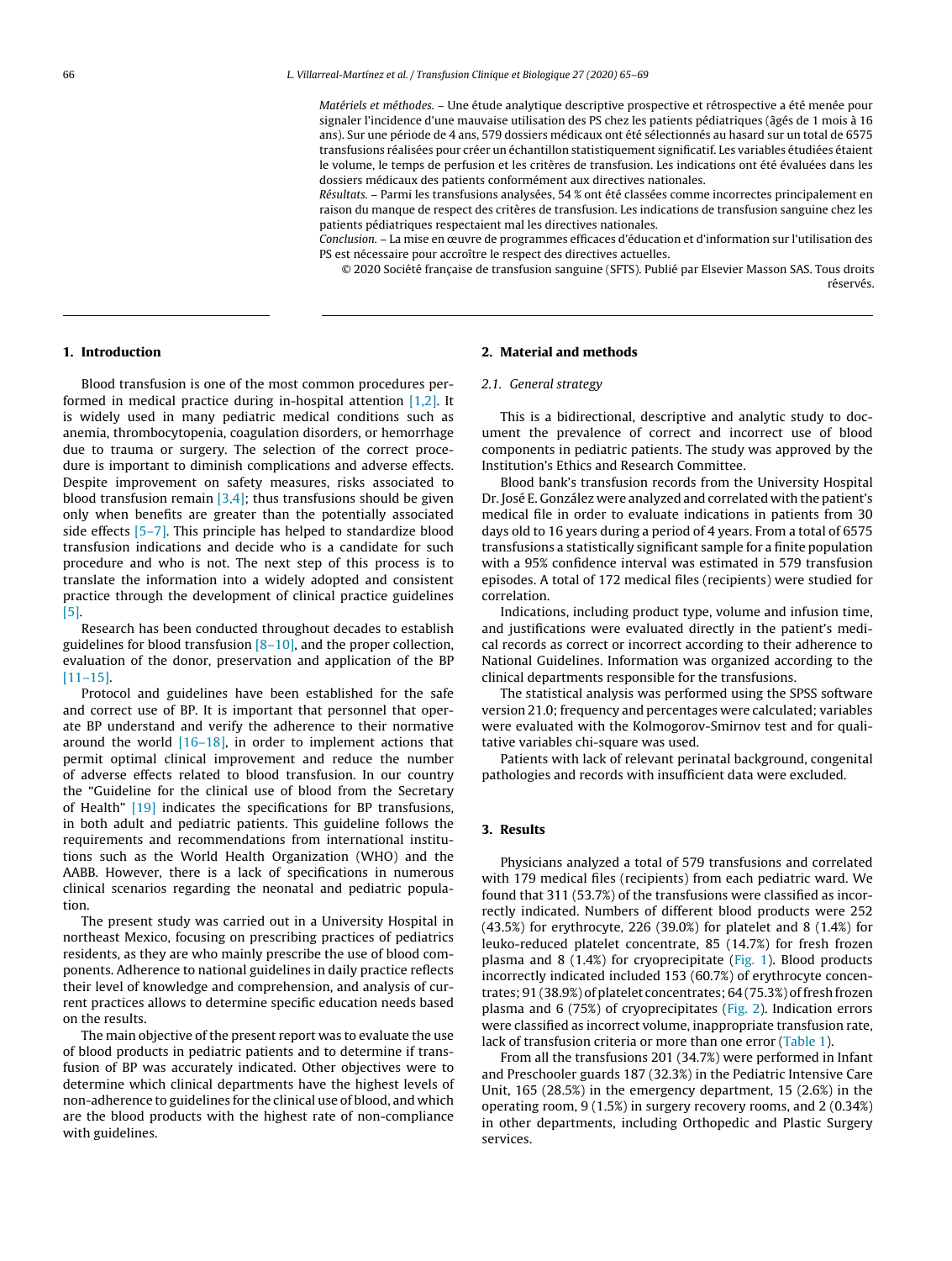<span id="page-2-0"></span>

## **TRANSFUSIONS**



**Fig. 1.** Evaluation of correct and incorrect indication by type of blood product.



Correctly indicated Incorrectly indicated

**Fig. 2.** Percentage of the patients that require a transfusion by pathology.

#### **Table 1**

Types of inappropriate blood transfusion indication in pediatric patients at a university hospital.

| Error type                                             | $n(\mathcal{X})$ |
|--------------------------------------------------------|------------------|
| Volume                                                 | 76 (24.4%)       |
| Infusion Time                                          | 26(8.4%)         |
| Lack of transfusion criteria                           | 152 (48.9%)      |
| Volume and Infusion Time                               | 4(1.3%)          |
| Volume and lack of transfusion criteria                | 33 (10.6%)       |
| Infusion time and lack of transfusion criteria         | 19(6.1%)         |
| Volume. Infusion time and lack of transfusion criteria | $1(0.3\%)$       |
| Total                                                  | $n = 311(100\%)$ |

(1) volume; (2) infusion time (3); lack of transfusion criteria (4); volume and infusion time; (5) volume and lack of transfusion criteria; (6) infusion time and lack of transfusion criteria; (7) volume, infusion time and lack of transfusion criteria.

The majority 348 (60.1%) of transfusions were indicated for hemato-oncologic diseases, 61 (10.5%) for traumatologic conditions,  $56 (9.7%)$  for infectious,  $31 (5.4%)$  for cardiovascular,  $29 (5.0%)$ for gastrointestinal, 26 (4.5%) for respiratory and 28 (4.8%) for other pathologies [\(Fig.](#page-3-0) 3).

## **4. Discussion**

Blood products are commonly used in pediatric patients. Indications for their correct use are found in widely available clinical guidelines written to establish specific conducts, to guarantee a high benefit/risk ratio and to avoid adverse effects. Previous studies found a high percentage of inappropriate use, from 15 to 39% of BP's indicated [\[20\].](#page-4-0) However, these reports analyzed smaller samples in a shorter period. We documented that the incorrect use of BP's is up to 3.6 times than in previous studies. Parameters and indications for BP transfusion require a thorough review, emphasizing the most frequent errors in order to significantly improve current blood ordering practices in the study's academic institution. Therapy with BP is an instrument with undebatable potential to save lives in critical situations, improve patient's symptoms and overall condition. It is considered an efficient therapy, however, like many other therapeutic interventions,this procedure is notinnocuous [\[21–24\].](#page-4-0) Unlike other developing countries [\[25,26\],](#page-4-0) the proper rules on how and when to correctly indicate BP's exist in Mexico and they are regularly reviewed and modified based on scientific evidence [\[19\].](#page-4-0) However, as previously mentioned, this guidelines lack of different clinical scenarios and indications for both adult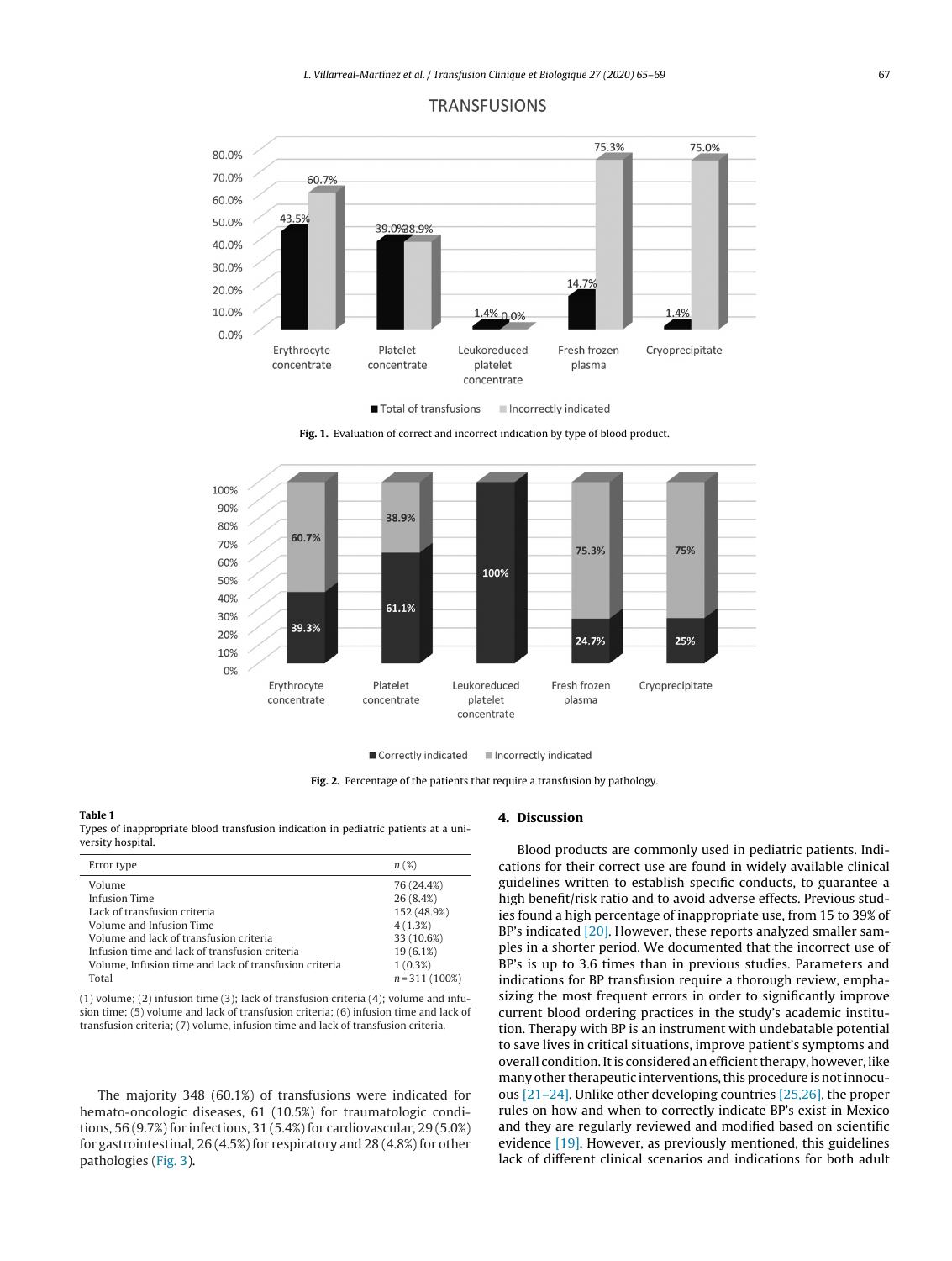<span id="page-3-0"></span>

**Fig. 3.** Transfusions realized organized by type of blood product and error percentage.

and pediatric patients are homologated in some pathologies. Other Latin American countries, such Argentina, have exclusive guidelines for neonatal and pediatric patients, which reveals the urgency to develop a guide of our own based on the American and European models [\[27\].](#page-4-0) The findings in this report demonstrate that there is poor adherence to currently available guidelines, and the need to considerably improve blood use education in the academic setting with close senior staff supervision and strong emphasis in continuing education.

In studies performed in other third-level academic hospitals to evaluate the use of BP's in pediatric populations results vary widely, from 5 to 39% of BP's have been reported as incorrectly indicated [\[20,26\].](#page-4-0) We found a higher incidence of incorrect indications (54%) in our center, which differs from international reports that found an adherence to guidelines ranging from 25% to 5%, both in low and high-income countries [\[16,28–30\],](#page-4-0) in part this could be related to the larger sample size and the extended period of time evaluated in this study.

There are several factors we consider could explain the high rate of inadequate transfusions. Fundamentally, the problem emerges fromthe absence of an adequate national guideline for neonatal and pediatric patients. Additionally, some of the medical practitioners have little experience in certain pathologies that require transfusions, and many of them are not aware of the national transfusion guidelines.

Our institution is responsible for the training of general practitioners and specialists. Based on the recommendations and experiences from other institutions [\[14,26,28,31,32\],](#page-4-0) it has been determined that rigorous education and supervision should be established to ensure compliance with guidelines worldwide. As a result of the findings in this report the hospital transfusion committee has instituted an on-line procedure for reviewing, approving or rejecting the BP requests made by residents based on national guidelines, with the purpose of both, educate the physicians in training on the correct use of blood products and assure the highest quality and safety of the medical care provided to patients requiring blood transfusion.

As for the blood products, only 1.4% of platelet concentrates were leuko-depleted and none of the erythrocyte concentrates were leuko-depleted. This was due to economic issues.

There are some limitations, including that it is a retrospective study, thus analyzing the exact clinical scenario of the patient at the time was difficult. Also, the number of recipients is small, therefore, further studies with bigger number of patients must be made in order to evaluate the real impact of the incorrect transfusions in our institution.

## **5. Conclusion**

Strict adherence to transfusion guidelines in pediatric patients at the study's center was poor and significant improvement to current blood ordering practices is required. Education in contemporary blood transfusion strategies must be provided to physicians in training to reduce inappropriate BP use and prevent adverse events. Likewise, the development of transfusion guidelines, focused exclusively on pediatric patients would help prevent future errors. These guidelines must be available for the training practitioners in every pediatric area. Additionally, coordination between the blood bank and every clinical department that requests BP's is important. Stored and organized records help analyze the transfusions previously indicated and identify mistakes. Furthermore, communication between physicians and trained blood bank staff may prevent errors before transfusions. Unfortunately, many institutions in low and middle-income countries do not have sufficient resources to develop an adequate data registry. Finally, this study shows the importance of developing transfusion guidelines exclusively for pediatric patients, along with proper supervision of doctors in training.

## **Disclosure of interest**

The authors declare that they have no competing interest.

## **Acknowledgments**

All authors contributed substantially to the collection of information and elaboration of this article.

## **References**

- [1] [Fortin](http://refhub.elsevier.com/S1246-7820(20)30037-9/sbref0165) [S,](http://refhub.elsevier.com/S1246-7820(20)30037-9/sbref0165) [Cardona](http://refhub.elsevier.com/S1246-7820(20)30037-9/sbref0165) [LG,](http://refhub.elsevier.com/S1246-7820(20)30037-9/sbref0165) [Latreille](http://refhub.elsevier.com/S1246-7820(20)30037-9/sbref0165) [M,](http://refhub.elsevier.com/S1246-7820(20)30037-9/sbref0165) [Tucci](http://refhub.elsevier.com/S1246-7820(20)30037-9/sbref0165) M, [Lacroix](http://refhub.elsevier.com/S1246-7820(20)30037-9/sbref0165) [J.](http://refhub.elsevier.com/S1246-7820(20)30037-9/sbref0165) [Blood](http://refhub.elsevier.com/S1246-7820(20)30037-9/sbref0165) [transfusion](http://refhub.elsevier.com/S1246-7820(20)30037-9/sbref0165) [in](http://refhub.elsevier.com/S1246-7820(20)30037-9/sbref0165) [acute](http://refhub.elsevier.com/S1246-7820(20)30037-9/sbref0165) [and](http://refhub.elsevier.com/S1246-7820(20)30037-9/sbref0165) [chronic](http://refhub.elsevier.com/S1246-7820(20)30037-9/sbref0165) [pediatric](http://refhub.elsevier.com/S1246-7820(20)30037-9/sbref0165) [settings:](http://refhub.elsevier.com/S1246-7820(20)30037-9/sbref0165) [beliefs](http://refhub.elsevier.com/S1246-7820(20)30037-9/sbref0165) [and](http://refhub.elsevier.com/S1246-7820(20)30037-9/sbref0165) [practices.](http://refhub.elsevier.com/S1246-7820(20)30037-9/sbref0165) [Transfusion](http://refhub.elsevier.com/S1246-7820(20)30037-9/sbref0165) [2016;56:130](http://refhub.elsevier.com/S1246-7820(20)30037-9/sbref0165)–[8.](http://refhub.elsevier.com/S1246-7820(20)30037-9/sbref0165)
- [2] [Guarnaccia](http://refhub.elsevier.com/S1246-7820(20)30037-9/sbref0170) [C,](http://refhub.elsevier.com/S1246-7820(20)30037-9/sbref0170) [Giannone](http://refhub.elsevier.com/S1246-7820(20)30037-9/sbref0170) [F,](http://refhub.elsevier.com/S1246-7820(20)30037-9/sbref0170) [Falgares](http://refhub.elsevier.com/S1246-7820(20)30037-9/sbref0170) [G,](http://refhub.elsevier.com/S1246-7820(20)30037-9/sbref0170) [Caligaris](http://refhub.elsevier.com/S1246-7820(20)30037-9/sbref0170) [AO,](http://refhub.elsevier.com/S1246-7820(20)30037-9/sbref0170) [Sales-Wuillemin](http://refhub.elsevier.com/S1246-7820(20)30037-9/sbref0170) [E.](http://refhub.elsevier.com/S1246-7820(20)30037-9/sbref0170) [Dif](http://refhub.elsevier.com/S1246-7820(20)30037-9/sbref0170)[ferences](http://refhub.elsevier.com/S1246-7820(20)30037-9/sbref0170) [in](http://refhub.elsevier.com/S1246-7820(20)30037-9/sbref0170) [social](http://refhub.elsevier.com/S1246-7820(20)30037-9/sbref0170) [representation](http://refhub.elsevier.com/S1246-7820(20)30037-9/sbref0170) [of](http://refhub.elsevier.com/S1246-7820(20)30037-9/sbref0170) [blood](http://refhub.elsevier.com/S1246-7820(20)30037-9/sbref0170) [donation](http://refhub.elsevier.com/S1246-7820(20)30037-9/sbref0170) [between](http://refhub.elsevier.com/S1246-7820(20)30037-9/sbref0170) [donors](http://refhub.elsevier.com/S1246-7820(20)30037-9/sbref0170) [and](http://refhub.elsevier.com/S1246-7820(20)30037-9/sbref0170) [non-donors:](http://refhub.elsevier.com/S1246-7820(20)30037-9/sbref0170) [an](http://refhub.elsevier.com/S1246-7820(20)30037-9/sbref0170) [empirical](http://refhub.elsevier.com/S1246-7820(20)30037-9/sbref0170) [study.](http://refhub.elsevier.com/S1246-7820(20)30037-9/sbref0170) [Blood](http://refhub.elsevier.com/S1246-7820(20)30037-9/sbref0170) [Transfus](http://refhub.elsevier.com/S1246-7820(20)30037-9/sbref0170) [2016;14:487–9.](http://refhub.elsevier.com/S1246-7820(20)30037-9/sbref0170)
- [3] [McGuire](http://refhub.elsevier.com/S1246-7820(20)30037-9/sbref0175) [AR,](http://refhub.elsevier.com/S1246-7820(20)30037-9/sbref0175) [DeJoseph](http://refhub.elsevier.com/S1246-7820(20)30037-9/sbref0175) [ME,](http://refhub.elsevier.com/S1246-7820(20)30037-9/sbref0175) [Gill](http://refhub.elsevier.com/S1246-7820(20)30037-9/sbref0175) [JR.](http://refhub.elsevier.com/S1246-7820(20)30037-9/sbref0175) [An](http://refhub.elsevier.com/S1246-7820(20)30037-9/sbref0175) [approach](http://refhub.elsevier.com/S1246-7820(20)30037-9/sbref0175) [to](http://refhub.elsevier.com/S1246-7820(20)30037-9/sbref0175) [iatrogenic](http://refhub.elsevier.com/S1246-7820(20)30037-9/sbref0175) [deaths.](http://refhub.elsevier.com/S1246-7820(20)30037-9/sbref0175) [Forensic](http://refhub.elsevier.com/S1246-7820(20)30037-9/sbref0175) [Science,](http://refhub.elsevier.com/S1246-7820(20)30037-9/sbref0175) [Medicine,](http://refhub.elsevier.com/S1246-7820(20)30037-9/sbref0175) [and](http://refhub.elsevier.com/S1246-7820(20)30037-9/sbref0175) [Pathology,](http://refhub.elsevier.com/S1246-7820(20)30037-9/sbref0175) [Vol.](http://refhub.elsevier.com/S1246-7820(20)30037-9/sbref0175) [12.](http://refhub.elsevier.com/S1246-7820(20)30037-9/sbref0175) [Humana](http://refhub.elsevier.com/S1246-7820(20)30037-9/sbref0175) [Press](http://refhub.elsevier.com/S1246-7820(20)30037-9/sbref0175) [Inc.;](http://refhub.elsevier.com/S1246-7820(20)30037-9/sbref0175) [2016.](http://refhub.elsevier.com/S1246-7820(20)30037-9/sbref0175) [p.](http://refhub.elsevier.com/S1246-7820(20)30037-9/sbref0175) [68–80.](http://refhub.elsevier.com/S1246-7820(20)30037-9/sbref0175)
- [4] [Negi](http://refhub.elsevier.com/S1246-7820(20)30037-9/sbref0180) [G,](http://refhub.elsevier.com/S1246-7820(20)30037-9/sbref0180) [Gaur](http://refhub.elsevier.com/S1246-7820(20)30037-9/sbref0180) [DS,](http://refhub.elsevier.com/S1246-7820(20)30037-9/sbref0180) [Kaur](http://refhub.elsevier.com/S1246-7820(20)30037-9/sbref0180) [R.](http://refhub.elsevier.com/S1246-7820(20)30037-9/sbref0180) [Blood](http://refhub.elsevier.com/S1246-7820(20)30037-9/sbref0180) [transfusion](http://refhub.elsevier.com/S1246-7820(20)30037-9/sbref0180) [safety:](http://refhub.elsevier.com/S1246-7820(20)30037-9/sbref0180) [a](http://refhub.elsevier.com/S1246-7820(20)30037-9/sbref0180) [study](http://refhub.elsevier.com/S1246-7820(20)30037-9/sbref0180) [of](http://refhub.elsevier.com/S1246-7820(20)30037-9/sbref0180) [adverse](http://refhub.elsevier.com/S1246-7820(20)30037-9/sbref0180) [reactions](http://refhub.elsevier.com/S1246-7820(20)30037-9/sbref0180) [at](http://refhub.elsevier.com/S1246-7820(20)30037-9/sbref0180) [the](http://refhub.elsevier.com/S1246-7820(20)30037-9/sbref0180) [blood](http://refhub.elsevier.com/S1246-7820(20)30037-9/sbref0180) [bank](http://refhub.elsevier.com/S1246-7820(20)30037-9/sbref0180) [of](http://refhub.elsevier.com/S1246-7820(20)30037-9/sbref0180) [a](http://refhub.elsevier.com/S1246-7820(20)30037-9/sbref0180) [tertiary](http://refhub.elsevier.com/S1246-7820(20)30037-9/sbref0180) [care](http://refhub.elsevier.com/S1246-7820(20)30037-9/sbref0180) [center.](http://refhub.elsevier.com/S1246-7820(20)30037-9/sbref0180) [Adv](http://refhub.elsevier.com/S1246-7820(20)30037-9/sbref0180) [Biomed](http://refhub.elsevier.com/S1246-7820(20)30037-9/sbref0180) [Res](http://refhub.elsevier.com/S1246-7820(20)30037-9/sbref0180) [2015;4:237.](http://refhub.elsevier.com/S1246-7820(20)30037-9/sbref0180)
- [5] [Szczepiorkowski](http://refhub.elsevier.com/S1246-7820(20)30037-9/sbref0185) [ZM,](http://refhub.elsevier.com/S1246-7820(20)30037-9/sbref0185) [Dunbar](http://refhub.elsevier.com/S1246-7820(20)30037-9/sbref0185) [NM.](http://refhub.elsevier.com/S1246-7820(20)30037-9/sbref0185) [Transfusion](http://refhub.elsevier.com/S1246-7820(20)30037-9/sbref0185) [guidelines:](http://refhub.elsevier.com/S1246-7820(20)30037-9/sbref0185) [when](http://refhub.elsevier.com/S1246-7820(20)30037-9/sbref0185) [to](http://refhub.elsevier.com/S1246-7820(20)30037-9/sbref0185) [transfuse.](http://refhub.elsevier.com/S1246-7820(20)30037-9/sbref0185) [Hematology/the](http://refhub.elsevier.com/S1246-7820(20)30037-9/sbref0185) [Education](http://refhub.elsevier.com/S1246-7820(20)30037-9/sbref0185) [Program](http://refhub.elsevier.com/S1246-7820(20)30037-9/sbref0185) [of](http://refhub.elsevier.com/S1246-7820(20)30037-9/sbref0185) [the](http://refhub.elsevier.com/S1246-7820(20)30037-9/sbref0185) [American](http://refhub.elsevier.com/S1246-7820(20)30037-9/sbref0185) [Society](http://refhub.elsevier.com/S1246-7820(20)30037-9/sbref0185) [of](http://refhub.elsevier.com/S1246-7820(20)30037-9/sbref0185) [Hematology,](http://refhub.elsevier.com/S1246-7820(20)30037-9/sbref0185) [Vol.](http://refhub.elsevier.com/S1246-7820(20)30037-9/sbref0185) [2013.](http://refhub.elsevier.com/S1246-7820(20)30037-9/sbref0185) [American](http://refhub.elsevier.com/S1246-7820(20)30037-9/sbref0185) [Society](http://refhub.elsevier.com/S1246-7820(20)30037-9/sbref0185) [of](http://refhub.elsevier.com/S1246-7820(20)30037-9/sbref0185) [Hematology.](http://refhub.elsevier.com/S1246-7820(20)30037-9/sbref0185) [Education](http://refhub.elsevier.com/S1246-7820(20)30037-9/sbref0185) [Program;](http://refhub.elsevier.com/S1246-7820(20)30037-9/sbref0185) [2013.](http://refhub.elsevier.com/S1246-7820(20)30037-9/sbref0185) [p.](http://refhub.elsevier.com/S1246-7820(20)30037-9/sbref0185) [638–44.](http://refhub.elsevier.com/S1246-7820(20)30037-9/sbref0185)
- [6] [Carson](http://refhub.elsevier.com/S1246-7820(20)30037-9/sbref0190) [JL,](http://refhub.elsevier.com/S1246-7820(20)30037-9/sbref0190) [Strair](http://refhub.elsevier.com/S1246-7820(20)30037-9/sbref0190) [R.](http://refhub.elsevier.com/S1246-7820(20)30037-9/sbref0190) [Transfusion](http://refhub.elsevier.com/S1246-7820(20)30037-9/sbref0190) [strategies](http://refhub.elsevier.com/S1246-7820(20)30037-9/sbref0190) [in](http://refhub.elsevier.com/S1246-7820(20)30037-9/sbref0190) [hematologic](http://refhub.elsevier.com/S1246-7820(20)30037-9/sbref0190) [and](http://refhub.elsevier.com/S1246-7820(20)30037-9/sbref0190) [nonhematologic](http://refhub.elsevier.com/S1246-7820(20)30037-9/sbref0190) [disease.](http://refhub.elsevier.com/S1246-7820(20)30037-9/sbref0190) [Hematol](http://refhub.elsevier.com/S1246-7820(20)30037-9/sbref0190) [Am](http://refhub.elsevier.com/S1246-7820(20)30037-9/sbref0190) [Soc](http://refhub.elsevier.com/S1246-7820(20)30037-9/sbref0190) [Hematol](http://refhub.elsevier.com/S1246-7820(20)30037-9/sbref0190) [Educ](http://refhub.elsevier.com/S1246-7820(20)30037-9/sbref0190) [Progr](http://refhub.elsevier.com/S1246-7820(20)30037-9/sbref0190) [2014;2014:548–52.](http://refhub.elsevier.com/S1246-7820(20)30037-9/sbref0190)